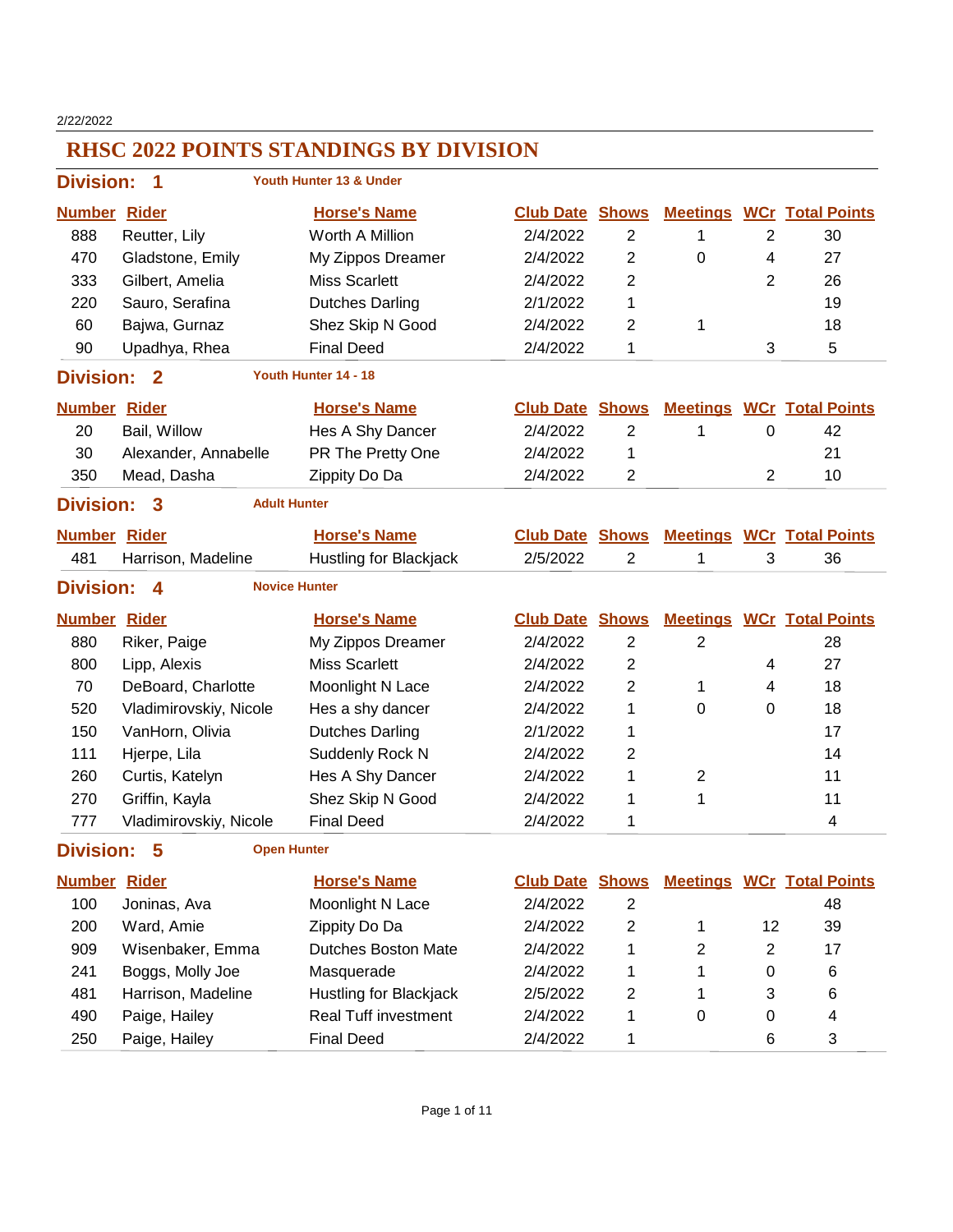| <b>RHSC 2022 POINTS STANDINGS BY DIVISION</b> |                     |                            |                        |                         |                |   |                                  |  |  |  |
|-----------------------------------------------|---------------------|----------------------------|------------------------|-------------------------|----------------|---|----------------------------------|--|--|--|
| <b>Division:</b>                              | 6                   | Youth 13 & Under Western   |                        |                         |                |   |                                  |  |  |  |
| <b>Number</b>                                 | <b>Rider</b>        | <b>Horse's Name</b>        | <b>Club Date Shows</b> |                         |                |   | <b>Meetings WCr Total Points</b> |  |  |  |
| 120                                           | Melo, Melina        | Shez Skip N Good           | 2/4/2022               | $\overline{2}$          |                | 4 | 55                               |  |  |  |
| 755                                           | Appenfelder, Kayley | My Zippos Dreamer          | 2/4/2022               | 2                       | 1              |   | 46                               |  |  |  |
| 480                                           | Schweitzer, Braylin | Ms Scarletts Dutchman      | 2/4/2022               | 2                       | 1              |   | 35                               |  |  |  |
| 155                                           | Laszlo, Timothy     | Zipp                       | 2/4/2022               | 2                       | 1              | 0 | 24                               |  |  |  |
| <b>Division:</b>                              | 7                   | Youth 14 - 18 Western      |                        |                         |                |   |                                  |  |  |  |
| <b>Number</b>                                 | <b>Rider</b>        | <b>Horse's Name</b>        | <b>Club Date</b>       | <b>Shows</b>            |                |   | <b>Meetings WCr Total Points</b> |  |  |  |
| 360                                           | Bolt, Elizabeth     | Hes A Shy Dancer           | 2/1/2022               | 1                       | 1              |   | 70                               |  |  |  |
| 955                                           | Parsons, Caroline   | Suddenly Rock N            | 2/4/2022               | 2                       | 1              | 3 | 58                               |  |  |  |
| 180                                           | Davis, Ally         | <b>Dutches Boston Mate</b> | 2/1/2022               | 1                       | 1              |   | 23                               |  |  |  |
| 50                                            | Kula, Jordan        | Zippity Do Da              | 2/1/2022               | 1                       | 1              | 8 | 20                               |  |  |  |
| <b>Division:</b>                              | 8                   | <b>Adult Western</b>       |                        |                         |                |   |                                  |  |  |  |
| <b>Number</b>                                 | <b>Rider</b>        | <b>Horse's Name</b>        | <b>Club Date</b>       | <b>Shows</b>            |                |   | <b>Meetings WCr Total Points</b> |  |  |  |
| 481                                           | Harrison, Madeline  | Hustling for Blackjack     | 2/5/2022               | $\overline{2}$          | 1              | 3 | 43                               |  |  |  |
| 300                                           | Houston, Hannah     | PR The Pretty One          | 2/4/2022               | 2                       | 1              | 2 | 39                               |  |  |  |
| 545                                           | Almond, Pamela      | KM Mr Smooth Bo            | 2/4/2022               | 1                       | 2              | 0 | 11                               |  |  |  |
| <b>Division:</b>                              | 9                   | <b>Novice Western</b>      |                        |                         |                |   |                                  |  |  |  |
| <b>Number</b>                                 | <b>Rider</b>        | <b>Horse's Name</b>        | <b>Club Date</b>       | <b>Shows</b>            |                |   | <b>Meetings WCr Total Points</b> |  |  |  |
| 133                                           | O'Brien, AnnaCate   | No Lookin Back             | 2/5/2022               | 1                       | 1              | 0 | 23                               |  |  |  |
| 445                                           | Alls, Darlene       | A Good Pulse               | 1/23/2022              | 1                       | 0              | 0 | 21                               |  |  |  |
| 651                                           | Lightcap, Michelle  | A Cash Vantage             | 2/5/2022               | 2                       | $\Omega$       | 2 | 6                                |  |  |  |
| 143                                           | Duffy, Janet        | Maverick                   | 2/4/2022               | 1                       | 1              | 0 | 5                                |  |  |  |
| 156                                           | Thomas, Dustin      | Jasmin                     | 2/4/2022               | 2                       | 1              | 0 | 4                                |  |  |  |
| <b>Division:</b>                              | 10                  | <b>Open Western</b>        |                        |                         |                |   |                                  |  |  |  |
| <b>Number Rider</b>                           |                     | <b>Horse's Name</b>        | <b>Club Date Shows</b> |                         |                |   | <b>Meetings WCr Total Points</b> |  |  |  |
| 652                                           | Brecht, Lynn        | Zipp                       | 2/4/2022               | 2                       | 1              | 0 | 42                               |  |  |  |
| 156                                           | Thomas, Dustin      | Jasmin                     | 2/4/2022               | 2                       | 1              | 0 | 38                               |  |  |  |
| 545                                           | Almond, Pamela      | KM Mr Smooth Bo            | 2/4/2022               | 1                       | $\overline{2}$ | 0 | 12                               |  |  |  |
| <b>Division:</b>                              | 11                  | <b>Beginner English</b>    |                        |                         |                |   |                                  |  |  |  |
| <b>Number Rider</b>                           |                     | <b>Horse's Name</b>        | <b>Club Date Shows</b> |                         |                |   | <b>Meetings WCr Total Points</b> |  |  |  |
| 40                                            | Holcombe, Hayden    | Worth A Million            | 2/4/2022               | $\overline{2}$          | 1              |   | 43                               |  |  |  |
| 500                                           | Roland, Brynn       | Suddenly Rock N            | 2/4/2022               | $\overline{\mathbf{c}}$ |                | 4 | 40                               |  |  |  |
| 262                                           | Bajwa, Sidak        | Ms Scarletts Dutchman      | 2/4/2022               | $\overline{c}$          | 1              |   | 34                               |  |  |  |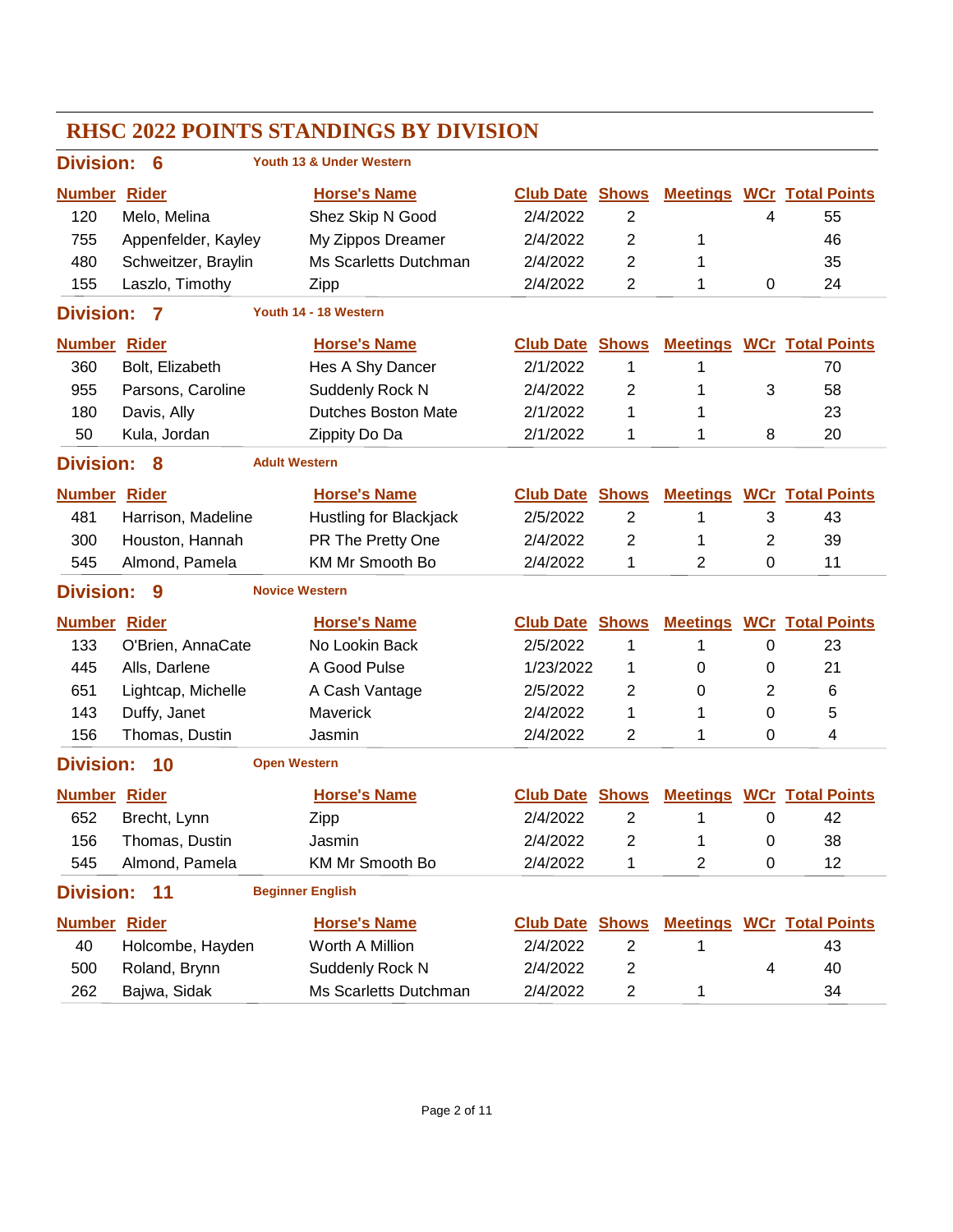| <b>RHSC 2022 POINTS STANDINGS BY DIVISION</b> |                    |                    |                                  |  |                        |                |                  |                |                                  |  |
|-----------------------------------------------|--------------------|--------------------|----------------------------------|--|------------------------|----------------|------------------|----------------|----------------------------------|--|
| <b>Division:</b>                              | 12                 |                    | <b>Beginner Western</b>          |  |                        |                |                  |                |                                  |  |
| <b>Number Rider</b>                           |                    |                    | <b>Horse's Name</b>              |  | <b>Club Date Shows</b> |                |                  |                | <b>Meetings WCr Total Points</b> |  |
| 80                                            | Holland, Cora      |                    | <b>Dutches Darling</b>           |  | 2/4/2022               | 1              | 1                | 4              | 22                               |  |
| 444                                           | Kruger, Kaitlyn    |                    | Hes A Shy Dancer                 |  | 2/4/2022               | 1              | 1                |                | 22                               |  |
| <b>Division:</b><br>13                        |                    | <b>Ranch Horse</b> |                                  |  |                        |                |                  |                |                                  |  |
| <b>Number Rider</b>                           |                    |                    | <b>Horse's Name</b>              |  | <b>Club Date</b>       | <b>Shows</b>   | <b>Meetings</b>  |                | <b>WCr</b> Total Points          |  |
| 651                                           | Lightcap, Michelle |                    | A Cash Vantage                   |  | 2/5/2022               | $\overline{2}$ | $\boldsymbol{0}$ | $\overline{2}$ | 35                               |  |
| 143                                           | Duffy, Janet       |                    | Maverick                         |  | 2/4/2022               | 1              | 1                | 0              | 6                                |  |
| <b>Division:</b>                              | 20                 |                    | Beginner on the Flat, 11 & Under |  |                        |                |                  |                |                                  |  |
| <b>Number Rider</b>                           |                    |                    | <b>Horse's Name</b>              |  | <b>Club Date Shows</b> |                | <b>Meetings</b>  |                | <b>WCr</b> Total Points          |  |
| 283                                           | Ritz, Renae        |                    | Peanut Pony                      |  | 2/5/2022               | $\overline{2}$ | $\mathbf 0$      | 0              | 22                               |  |
| 522                                           | Beasley, Anna      |                    | Over the moon                    |  | 2/9/2022               | 1              | 0                | 0              | 17                               |  |
| 313                                           | Kibler, Murphy     |                    | Sterling                         |  | 2/5/2022               | 1              | $\mathbf 0$      | 0              | 17                               |  |
| 179                                           | Langa, Emma        |                    | Lucy in the Sky                  |  | 1/29/2022              | 2              | 0                | 0              | 17                               |  |
| 284                                           | Webb, Aubree       |                    | Peanut Pony                      |  | 2/4/2022               | $\overline{2}$ | $\mathbf 0$      | 0              | 16                               |  |
| 23                                            | Jarvis, Haley      |                    | Catch me if U Can                |  | 2/4/2022               | $\overline{2}$ | 0                | 8              | 15                               |  |
| 204                                           | Doiron, Kaley      |                    | Polly Pocket                     |  | 2/16/2022              | $\overline{2}$ | $\mathbf 0$      | 0              | 12                               |  |
| 312                                           | Sovie, Brooklyn    |                    | Rocky Road                       |  | 2/5/2022               | 1              | 0                | 0              | 12                               |  |
| 211                                           | Auensen, Avery     |                    | Torah                            |  | 2/5/2022               | $\overline{2}$ | $\mathbf 0$      | 0              | 10                               |  |
| 286                                           | McCormack, Nola    |                    | <b>Sweet Disaster</b>            |  | 2/4/2022               | $\overline{2}$ | 0                | 0              | $\,8\,$                          |  |
| 287                                           | Adams, Sophie      |                    | <b>Sweet Disaster</b>            |  | 2/4/2022               | $\overline{2}$ | $\mathbf 0$      | 0              | $\overline{7}$                   |  |
| 516                                           | Helland, Harper    |                    | <b>Dutchers Doc</b>              |  | 2/15/2022              | 1              | 0                | 0              | $\overline{7}$                   |  |
| 110                                           | White, Jessie      |                    | There U Have it                  |  | 1/25/2022              | $\overline{2}$ | 0                | 0              | $\overline{7}$                   |  |
| 65                                            | Ruehman, Caetyln   |                    | Sparkle and Shine                |  | 2/4/2022               | $\overline{2}$ | 1                | 0              | 6                                |  |
| 212                                           | Henderson, Lauren  |                    | <b>Taraka</b>                    |  | 2/4/2022               | $\overline{2}$ | 1                | 0              | 5                                |  |
| 201                                           | Guidry, Juliet     |                    | Taraka                           |  | 12/27/202              | $\overline{2}$ | 0                | 0              | 4                                |  |
| 171                                           | Bell, Sophie       |                    | Zantastic                        |  | 2/11/2022              | $\overline{2}$ | 0                | 0              | 3                                |  |
| 172                                           | Obermeyer, Leah    |                    | My true love                     |  | 2/5/2022               | $\overline{2}$ | 0                | 0              | 3                                |  |
| 16                                            | Johns, River       |                    | <b>Tamis morning Grace</b>       |  | 1/7/2022               | 1              | 1                | 8              | 2                                |  |
| 207                                           | Colbaugh, Audrey   |                    | Gigi                             |  | 2/5/2022               | 1              | 0                | $\mathbf 0$    | 1                                |  |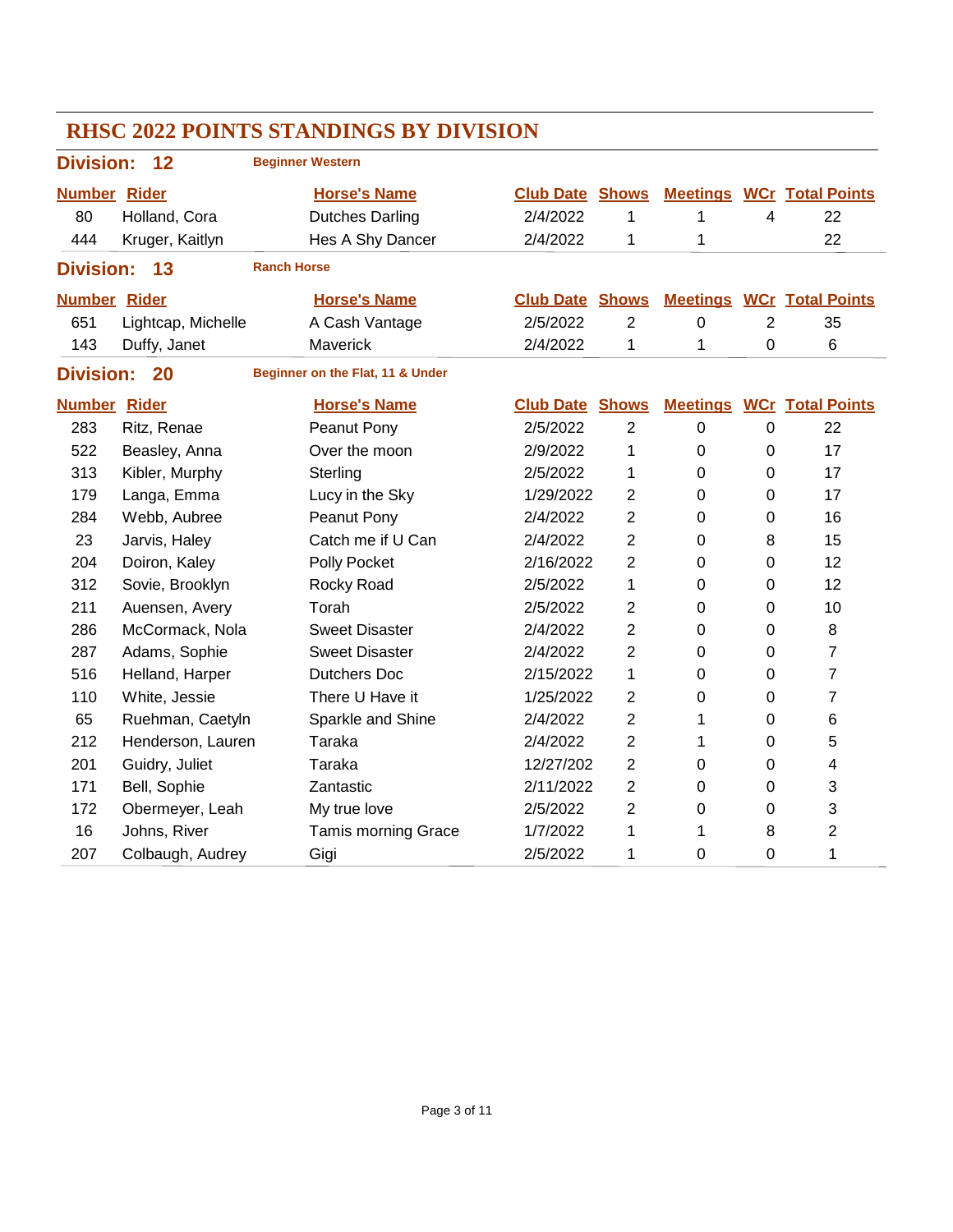| <b>Division: 21</b> |  |
|---------------------|--|
|                     |  |

#### **Walk / Trot Ground Poles:**

| <b>Number</b> | <b>Rider</b>       | <b>Horse's Name</b> | <b>Club Date</b> | <b>Shows</b>   | <b>Meetings</b> |   | <b>WCr</b> Total Points |
|---------------|--------------------|---------------------|------------------|----------------|-----------------|---|-------------------------|
| 313           | Kibler, Murphy     | Sterling            | 2/5/2022         |                | 0               | 0 | 25                      |
| 284           | Webb, Aubree       | Peanut Pony         | 2/4/2022         | 2              | 0               | 0 | 22                      |
| 317           | Dawkins, Dianne    | Hula Girl           | 2/5/2022         | 1              | 0               | 0 | 14                      |
| 201           | Guidry, Juliet     | Taraka              | 12/27/202        | 2              | 0               | 0 | 14                      |
| 207           | Colbaugh, Audrey   | Gigi                | 2/5/2022         | 1              | 0               | 0 | 9                       |
| 212           | Henderson, Lauren  | Taraka              | 2/4/2022         | 2              |                 | 0 | 6                       |
| 316           | Cleveland, caitlin | Southern sweetheart | 2/5/2022         |                | 0               | 0 | 5                       |
| 23            | Jarvis, Haley      | Catch me if U Can   | 2/4/2022         | 2              | 0               | 8 | 5                       |
| 210           | Scanlan, Coraline  | <b>Buttercup</b>    | 1/3/2022         |                | 2               | 3 | 4                       |
| 110           | White, Jessie      | There U Have it     | 1/25/2022        | $\overline{2}$ | 0               | 0 | 3                       |
| 136           | Davidson, Annalee  | for Pete's Sake     | 2/5/2022         |                | 0               | 0 |                         |

**Division: 22**

**Green Horse/Rider Walk/Trot Crossrails**

| <b>Number</b> | <b>Rider</b>      | <b>Horse's Name</b>     | <b>Club Date Shows</b> |   |   |   | <b>Meetings WCr Total Points</b> |
|---------------|-------------------|-------------------------|------------------------|---|---|---|----------------------------------|
| 23            | Jarvis, Haley     | Catch me if U Can       | 2/4/2022               | 2 | 0 | 8 | 16                               |
| 522           | Beasley, Anna     | Over the moon           | 2/9/2022               |   | 0 | 0 | 14                               |
| 212           | Henderson, Lauren | Taraka                  | 2/4/2022               | 2 |   | 0 | 12                               |
| 110           | White, Jessie     | There U Have it         | 1/25/2022              | 2 | 0 | 0 | 10                               |
| 516           | Helland, Harper   | Dutchers Doc            | 2/15/2022              | 1 | 0 | 0 | 6                                |
| 519           | Helland, Ava      | Here comes trouble      | 2/15/2022              | 1 | 0 | 0 | 5                                |
| 286           | McCormack, Nola   | <b>Sweet Disaster</b>   | 2/4/2022               | 2 | 0 | 0 | 4                                |
| 210           | Scanlan, Coraline | <b>Buttercup</b>        | 1/3/2022               |   | 2 | 3 | 4                                |
| 312           | Sovie, Brooklyn   | Rocky Road              | 2/5/2022               |   | 0 | 0 | 3                                |
| 309           | Angel, Kansas     | 300030659-Night Mission | 2/19/2022              |   | 0 | 0 |                                  |

### **Division: 23**

**Beginner Crossrails, 11 & Under**

| <b>Number</b>    | <b>Rider</b>     | <b>Horse's Name</b>             | <b>Club Date Shows</b> |   |   |   | <b>Meetings WCr Total Points</b> |
|------------------|------------------|---------------------------------|------------------------|---|---|---|----------------------------------|
| 179              | Langa, Emma      | Lucy in the Sky                 | 1/29/2022              | 2 | 0 | 0 | 16                               |
| 68               | Smith, Evelyn    | Sunshine and Whiskey            | 2/4/2022               | 2 | 2 | 3 | 12                               |
| 211              | Auensen, Avery   | Torah                           | 2/5/2022               | 2 | 0 | 0 | 10                               |
| 283              | Ritz, Renae      | Peanut Pony                     | 2/5/2022               | 2 | 0 | 0 | 10                               |
| 172              | Obermeyer, Leah  | My true love                    | 2/5/2022               | 2 | 0 | 0 | 3                                |
| 65               | Ruehman, Caetyln | Sparkle and Shine               | 2/4/2022               | 2 |   | 0 |                                  |
| <b>Division:</b> | 24               | Beginner on the Flat, 12 & Over |                        |   |   |   |                                  |

| <b>Number Rider</b> |                  | <b>Horse's Name</b>    |           |  | <b>Club Date Shows Meetings WCr Total Points</b> |
|---------------------|------------------|------------------------|-----------|--|--------------------------------------------------|
| 177                 | Caldwell, Bailey | My true love           | 2/4/2022  |  |                                                  |
| 103                 | Johnson, Madison | For Your Consideration | 2/4/2022  |  |                                                  |
| 282                 | Kolb, Sophia     | Peanut Pony            | 2/4/2022  |  |                                                  |
| 176                 | Bell, Kinley     | Zantastic              | 2/11/2022 |  |                                                  |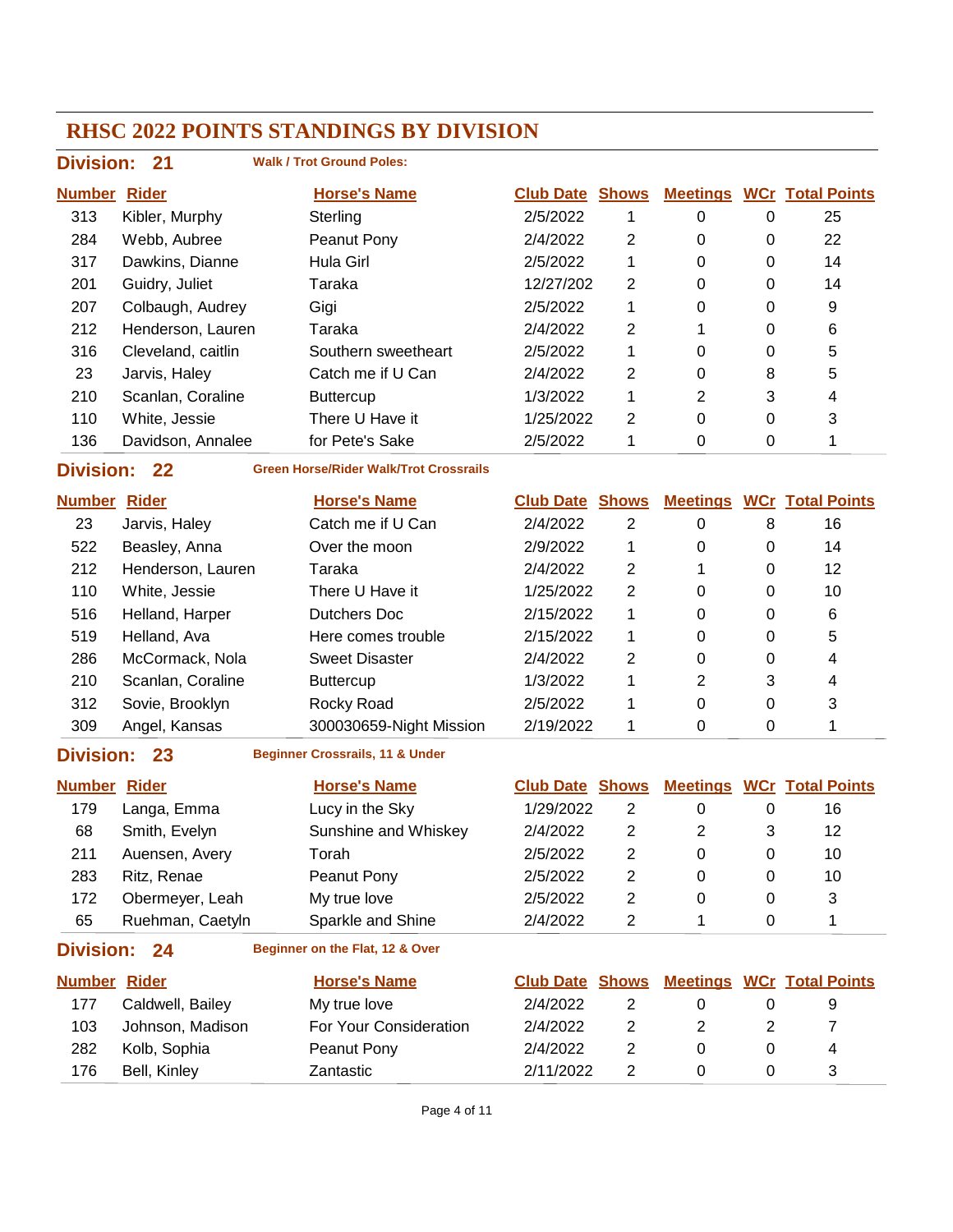| RHSC 2022 POINTS STANDINGS BY DIVISION |                        |                                   |                        |                |                |              |                                  |  |  |  |
|----------------------------------------|------------------------|-----------------------------------|------------------------|----------------|----------------|--------------|----------------------------------|--|--|--|
| <b>Division:</b>                       | 25                     | <b>Beginner Crossrails, 12-17</b> |                        |                |                |              |                                  |  |  |  |
| <b>Number Rider</b>                    |                        | <b>Horse's Name</b>               | <b>Club Date Shows</b> |                |                |              | <b>Meetings WCr Total Points</b> |  |  |  |
| 177                                    | Caldwell, Bailey       | My true love                      | 2/4/2022               | $\overline{2}$ | 0              | 0            | 25                               |  |  |  |
| 280                                    | Turner, Katherine      | Learning to fly                   | 2/4/2022               | $\overline{2}$ | 0              | 0            | 14                               |  |  |  |
| 282                                    | Kolb, Sophia           | Peanut Pony                       | 2/4/2022               | $\overline{2}$ | 0              | 0            | 13                               |  |  |  |
| 218                                    | Murphree, Alexa        | <b>Hesa Tuff Impression</b>       | 2/1/2022               | 1              | 0              | 0            | 12                               |  |  |  |
| 176                                    | Bell, Kinley           | Zantastic                         | 2/11/2022              | $\overline{2}$ | 0              | 0            | 2                                |  |  |  |
| <b>Division:</b>                       | 26                     | <b>Novice Hunter 18"</b>          |                        |                |                |              |                                  |  |  |  |
| <b>Number Rider</b>                    |                        | <b>Horse's Name</b>               | <b>Club Date Shows</b> |                |                |              | <b>Meetings WCr Total Points</b> |  |  |  |
| 175                                    | Seputis, Lukne         | Lucy in the Sky                   | 2/5/2022               | $\overline{2}$ | $\overline{2}$ | 0            | 31                               |  |  |  |
| 68                                     | Smith, Evelyn          | Sunshine and Whiskey              | 2/4/2022               | $\overline{2}$ | $\overline{2}$ | 3            | 17                               |  |  |  |
| 87                                     | Dorner, Sarah          | Big Ben                           | 2/5/2022               | 1              | 0              | 1            | 12                               |  |  |  |
| 519                                    | Helland, Ava           | Here comes trouble                | 2/15/2022              | 1              | 0              | 0            | 10                               |  |  |  |
| 315                                    | Robinson, Veronica     | Reynard                           | 2/5/2022               | 1              | 0              | 0            | 9                                |  |  |  |
| 186                                    | Thompson, Maddie       | Superstar                         | 2/3/2022               | 1              | 0              | $\Omega$     | 9                                |  |  |  |
| 182                                    | Frank, Emily           | Arkana Veorra                     | 2/19/2022              | 1              | 0              | 0            | 5                                |  |  |  |
| 173                                    | Smallwood, Mayella     | Guinness                          | 2/5/2022               | 1              | 1              | 9            | 3                                |  |  |  |
| 311                                    | Cassa, Clara           | Lemieux                           | 2/5/2022               | 1              | 0              | 0            | 2                                |  |  |  |
| 174                                    | Daniel, Mary Elizabeth | <b>UGA</b>                        | 1/1/2022               | 1              | 1              | 0            | 2                                |  |  |  |
| <b>Division:</b>                       | 27                     | <b>Green Hunter 18"</b>           |                        |                |                |              |                                  |  |  |  |
| <b>Number Rider</b>                    |                        | <b>Horse's Name</b>               | <b>Club Date Shows</b> |                |                |              | <b>Meetings WCr Total Points</b> |  |  |  |
| 35                                     | Jacobs, Anja           | La Zaina                          | 1/5/2022               | 1              | $\overline{2}$ | 0            | 12                               |  |  |  |
| 519                                    | Helland, Ava           | Here comes trouble                | 2/15/2022              | 1              | 0              | 0            | 11                               |  |  |  |
| 289                                    | Ackles, Kaylan         | 300034557-Arsiero                 | 2/19/2022              | 2              | 0              | 0            | 10                               |  |  |  |
| 44                                     | Gahl, Elise            | <b>Gussied Up</b>                 | 2/19/2022              | 1              | 0              | 0            | 5                                |  |  |  |
| 65                                     | Ruehman, Caetyln       | Sparkle and Shine                 | 2/4/2022               | $\overline{2}$ | 1              | 0            | 2                                |  |  |  |
| <b>Division:</b>                       | 28                     | <b>Mini Hunter 18"</b>            |                        |                |                |              |                                  |  |  |  |
| <b>Number</b>                          | <b>Rider</b>           | <b>Horse's Name</b>               | <b>Club Date Shows</b> |                |                |              | <b>Meetings WCr Total Points</b> |  |  |  |
| 175                                    | Seputis, Lukne         | Lucy in the Sky                   | 2/5/2022               | $\overline{2}$ | $\overline{2}$ | 0            | 23                               |  |  |  |
| 314                                    | Kallam, Kaylee         | Hula Girl                         | 2/5/2022               | 1              | 0              | 0            | 17                               |  |  |  |
| 186                                    | Thompson, Maddie       | Superstar                         | 2/3/2022               | 1              | 0              | 0            | 15                               |  |  |  |
| 103                                    | Johnson, Madison       | For Your Consideration            | 2/4/2022               | 2              | $\overline{2}$ | $\mathbf{2}$ | 14                               |  |  |  |
| 246                                    | Romero, Randal         | Leaning to fly                    | 2/19/2022              | 1              | 0              | 0            | 13                               |  |  |  |
| 87                                     | Dorner, Sarah          | Big Ben                           | 2/5/2022               | 1              | 0              | 1            | 11                               |  |  |  |
| 173                                    | Smallwood, Mayella     | Guinness                          | 2/5/2022               | 1              | 1              | 9            | $\overline{7}$                   |  |  |  |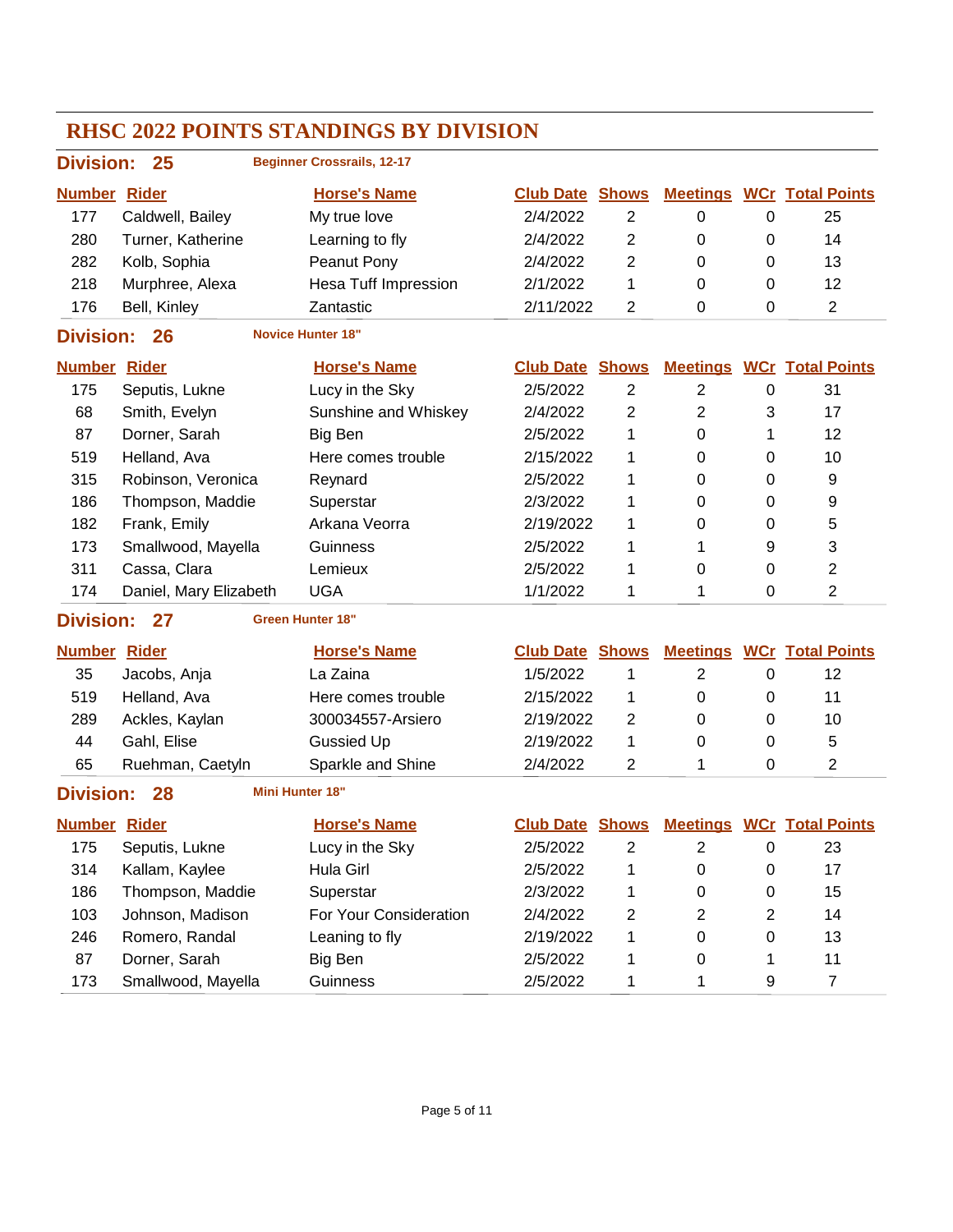| <b>Division:</b>    | 31                 | <b>Green Horse</b>           |                        |                |                  |                  |                                  |
|---------------------|--------------------|------------------------------|------------------------|----------------|------------------|------------------|----------------------------------|
| <b>Number Rider</b> |                    | <b>Horse's Name</b>          | <b>Club Date Shows</b> |                |                  |                  | <b>Meetings WCr Total Points</b> |
| 68                  | Smith, Evelyn      | Sunshine and Whiskey         | 2/4/2022               | $\overline{2}$ | $\overline{2}$   | 3                | 26                               |
| 206                 | Dilda, Carly       | 300034647-Sing for Me        | 2/2/2022               | 2              | $\overline{2}$   | 1                | 22                               |
| 65                  | Ruehman, Caetyln   | Sparkle and Shine            | 2/4/2022               | 2              | 1                | 0                | 15                               |
| 290                 | Donnelly, Bailey   | 300034548-Pudgette           | 2/4/2022               | 2              | 0                | 0                | 12                               |
| 289                 | Ackles, Kaylan     | 300034557-Arsiero            | 2/19/2022              | $\overline{2}$ | 0                | 0                | 11                               |
| 213                 | Kraski, Camryn     | Danielle's a Zorro           | 2/4/2022               | 1              | 1                | 0                | 9                                |
| 309                 | Angel, Kansas      | 300030659-Night Mission      | 2/19/2022              | 1              | 0                | 0                | 7                                |
| 516                 | Helland, Harper    | <b>Dutchers Doc</b>          | 2/15/2022              | 1              | 0                | 0                | 6                                |
| 35                  | Jacobs, Anja       | La Zaina                     | 1/5/2022               | 1              | $\overline{2}$   | 0                | 6                                |
| 515                 | Sherman, Ella      | Sriracha                     | 2/12/2022              | 1              | 0                | 0                | 6                                |
| 21                  | Lewis, Hope        | <b>Forrest Gump</b>          | 10/25/202              | 0              | $\overline{2}$   | $\mathbf 0$      | 3                                |
| 182                 | Frank, Emily       | Arkana Veorra                | 2/19/2022              | 1              | 0                | 0                | 1                                |
| <b>Division:</b>    | 32                 | <b>Schooling Hunter</b>      |                        |                |                  |                  |                                  |
| <b>Number Rider</b> |                    | <b>Horse's Name</b>          | <b>Club Date</b>       | <b>Shows</b>   |                  |                  | <b>Meetings WCr Total Points</b> |
| 105                 | Yates, Elizabeth   | Otta Be Famous               | 2/5/2022               | $\overline{2}$ | $\pmb{0}$        | $\boldsymbol{0}$ | 34                               |
| 162                 | Lawrence, Taylor   | <b>High Life</b>             | 2/5/2022               | $\overline{2}$ | 0                | 0                | 15                               |
| 86                  | Dilts, Lydia       | 300026690-Fine By Me         | 2/5/2022               | 1              | 0                | 1                | 8                                |
| 206                 | Dilda, Carly       | 300034647-Sing for Me        | 2/2/2022               | 2              | $\overline{2}$   | 1                | 7                                |
| 91                  | Frazer, Ansley     | <b>Glass Slipper</b>         | 2/5/2022               | 1              | 0                | 0                | 6                                |
| 51                  | Lewis, Hope        | Sundae Best                  | 10/25/202              | 1              | 0                | 0                | 4                                |
| 209                 | Scanlan, Coraline  | <b>Risky Business</b>        | 1/3/2022               | 2              | $\overline{2}$   | 3                | 4                                |
| <b>Division:</b>    | 33                 | <b>Short Stirrup</b>         |                        |                |                  |                  |                                  |
| <b>Number Rider</b> |                    | <b>Horse's Name</b>          | <b>Club Date Shows</b> |                |                  |                  | <b>Meetings WCr Total Points</b> |
| 215                 | Day, Teagan        | <b>Avallaches Irish Alex</b> | 2/5/2022               | $\overline{c}$ | 0                | $\overline{2}$   | 28                               |
| 202                 | Stambolsky, Sophia | <b>Teddy Bear</b>            | 2/4/2022               | 2              | 0                | $\mathbf 0$      | 23                               |
| 41                  | Gahl, Elise        | <b>Hat Trick</b>             | 2/19/2022              | 2              | $\boldsymbol{0}$ | $\boldsymbol{0}$ | 10                               |
| <b>Division:</b>    | 34                 | <b>Intermediate Hunter</b>   |                        |                |                  |                  |                                  |
| <b>Number Rider</b> |                    | <b>Horse's Name</b>          | <b>Club Date Shows</b> |                |                  |                  | <b>Meetings WCr Total Points</b> |
| 206                 | Dilda, Carly       | 300034647-Sing for Me        | 2/2/2022               | $\overline{c}$ | $\overline{2}$   | 1                | 25                               |
| 209                 | Scanlan, Coraline  | <b>Risky Business</b>        | 1/3/2022               | 2              | $\overline{2}$   | 3                | 20                               |
| 86                  | Dilts, Lydia       | 300026690-Fine By Me         | 2/5/2022               | 1              | 0                | 1                | 17                               |
| 310                 | Lewis, Addison     | Quintenders Dream            | 10/25/202              | 1              | $\overline{2}$   | 0                | 14                               |
| 85                  | Riley, Lillian     | 300034602-River of Magic     | 2/5/2022               | 1              | 0                | 0                | 13                               |
| 371                 | Gentile, Jackie    | Teddy                        | 2/18/2022              | 1              | 0                | 0                | 11                               |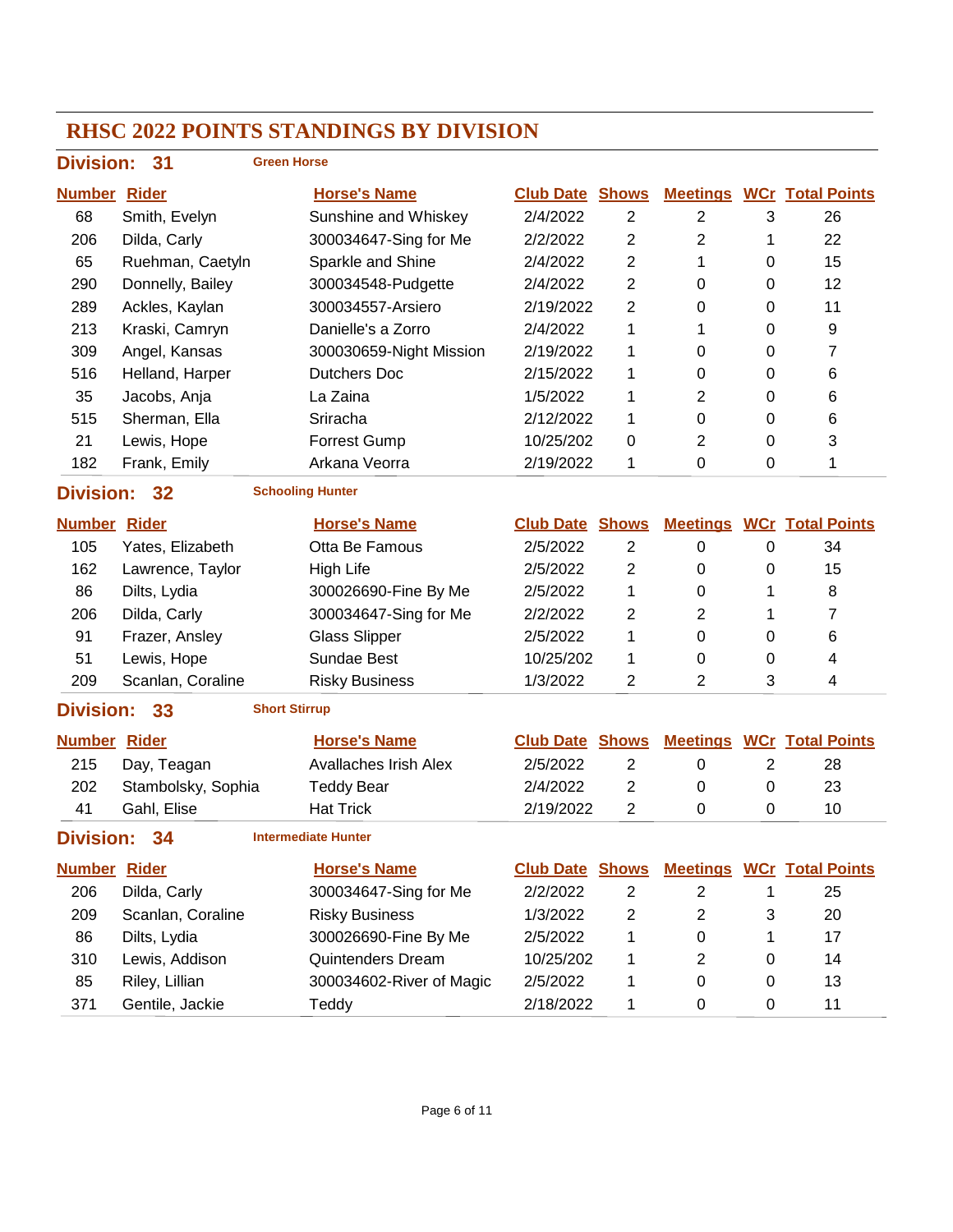| <b>Division:</b>    | 35                            | <b>Long Stirrup</b>   |                            |                        |                |                |   |                                  |
|---------------------|-------------------------------|-----------------------|----------------------------|------------------------|----------------|----------------|---|----------------------------------|
| <b>Number</b>       | Rider                         |                       | <b>Horse's Name</b>        | <b>Club Date Shows</b> |                |                |   | <b>Meetings WCr Total Points</b> |
| 85                  | Riley, Lillian                |                       | 300034602-River of Magic   | 2/5/2022               | 1              | 0              | 0 | 18                               |
| <b>Division:</b>    | 36                            |                       | <b>Open Hunter Flat</b>    |                        |                |                |   |                                  |
| <b>Number</b>       | <b>Rider</b>                  |                       | <b>Horse's Name</b>        | <b>Club Date Shows</b> |                |                |   | <b>Meetings WCr Total Points</b> |
| 314                 | Kallam, Kaylee                |                       | Hula Girl                  | 2/5/2022               | 1              | 0              | 0 | 29                               |
| 162                 | Lawrence, Taylor              |                       | <b>High Life</b>           | 2/5/2022               | 2              | 0              | 0 | 18                               |
| 315                 | Robinson, Veronica            |                       | Reynard                    | 2/5/2022               | 1              | 0              | 0 | 14                               |
| 105                 | Yates, Elizabeth              |                       | Otta Be Famous             | 2/5/2022               | $\overline{2}$ | 0              | 0 | 12                               |
| 310                 | Lewis, Addison                |                       | <b>Quintenders Dream</b>   | 10/25/202              | 1              | 2              | 0 | 8                                |
| 87                  | Dorner, Sarah                 |                       | Big Ben                    | 2/5/2022               | 1              | 0              | 1 | 4                                |
| 85                  | Riley, Lillian                |                       | 300034602-River of Magic   | 2/5/2022               | 1              | 0              | 0 | 4                                |
| <b>Division:</b>    | 37                            | 2' Jumper             |                            |                        |                |                |   |                                  |
| <b>Number</b>       | <b>Rider</b>                  |                       | <b>Horse's Name</b>        | <b>Club Date Shows</b> |                |                |   | <b>Meetings WCr Total Points</b> |
| 17                  | Jacobs, Anja                  |                       | <b>Talking Tuesday</b>     | 1/5/2022               | 1              | $\overline{2}$ | 8 | 18                               |
| 178                 | Daniel, McKinley              |                       | Thinking im hot            | 1/1/2022               | 1              | 1              | 0 | 15                               |
| 182                 | Frank, Emily                  |                       | Arkana Veorra              | 2/19/2022              | 1              | 0              | 0 | 6                                |
| 391                 | Whaley, Hannah                |                       | Blaze                      | 2/17/2022              | 1              | 0              | 0 | 6                                |
| <b>Division:</b>    | 38                            | 2'3" Jumper           |                            |                        |                |                |   |                                  |
|                     |                               |                       |                            |                        |                |                |   |                                  |
| <b>Number Rider</b> |                               |                       | <b>Horse's Name</b>        | <b>Club Date Shows</b> |                |                |   | <b>Meetings WCr Total Points</b> |
| 205                 | Dilda, Carly                  |                       | Chica                      | 2/2/2022               | 2              | $\mathbf{2}$   | 1 | 18                               |
| 508                 | Parker, Thomas                |                       | Chippewa Gold              | 2/4/2022               | 1              | 1              | 0 | 15                               |
| <b>Division:</b>    | 39                            | 2'6" Jumper           |                            |                        |                |                |   |                                  |
| <b>Number</b>       | <b>Rider</b>                  |                       | <b>Horse's Name</b>        | <b>Club Date Shows</b> |                |                |   | <b>Meetings WCr Total Points</b> |
| 205                 |                               |                       | Chica                      | 2/2/2022               | 2              | $\overline{2}$ | 1 | 32                               |
| 603                 | Dilda, Carly<br>Cloud, Ansley |                       | <b>Strawberry Smoothie</b> | 2/19/2022              | 2              | 0              | 0 | 16                               |
| 508                 | Parker, Thomas                |                       | Chippewa Gold              | 2/4/2022               | 1              | 1              | 0 | 12                               |
| <b>Division:</b>    | 40                            | 2'9" Jumper           |                            |                        |                |                |   |                                  |
| <b>Number Rider</b> |                               |                       | <b>Horse's Name</b>        | <b>Club Date Shows</b> |                |                |   | <b>Meetings WCr Total Points</b> |
| 291                 | Donnelly, Alyssa              |                       | Kick it into high gear     | 2/4/2022               | 2              | 0              | 0 | 34                               |
| 603                 | Cloud, Ansley                 |                       | <b>Strawberry Smoothie</b> | 2/19/2022              | $\overline{c}$ | 0              | 0 | 6                                |
| <b>Division:</b>    | 41                            | <b>Working Hunter</b> |                            |                        |                |                |   |                                  |
| <b>Number</b>       | <b>Rider</b>                  |                       | <b>Horse's Name</b>        | <b>Club Date Shows</b> |                |                |   | <b>Meetings WCr Total Points</b> |
| 275                 | Klacynski, Audrey             |                       | Bailey's Irish Dream       | 2/7/2022               | 1              | 0              | 0 | 18                               |
| 101                 | Lawrence, Taylor              |                       | Bohemian                   | 2/5/2022               | 1              | 0              | 0 | 14                               |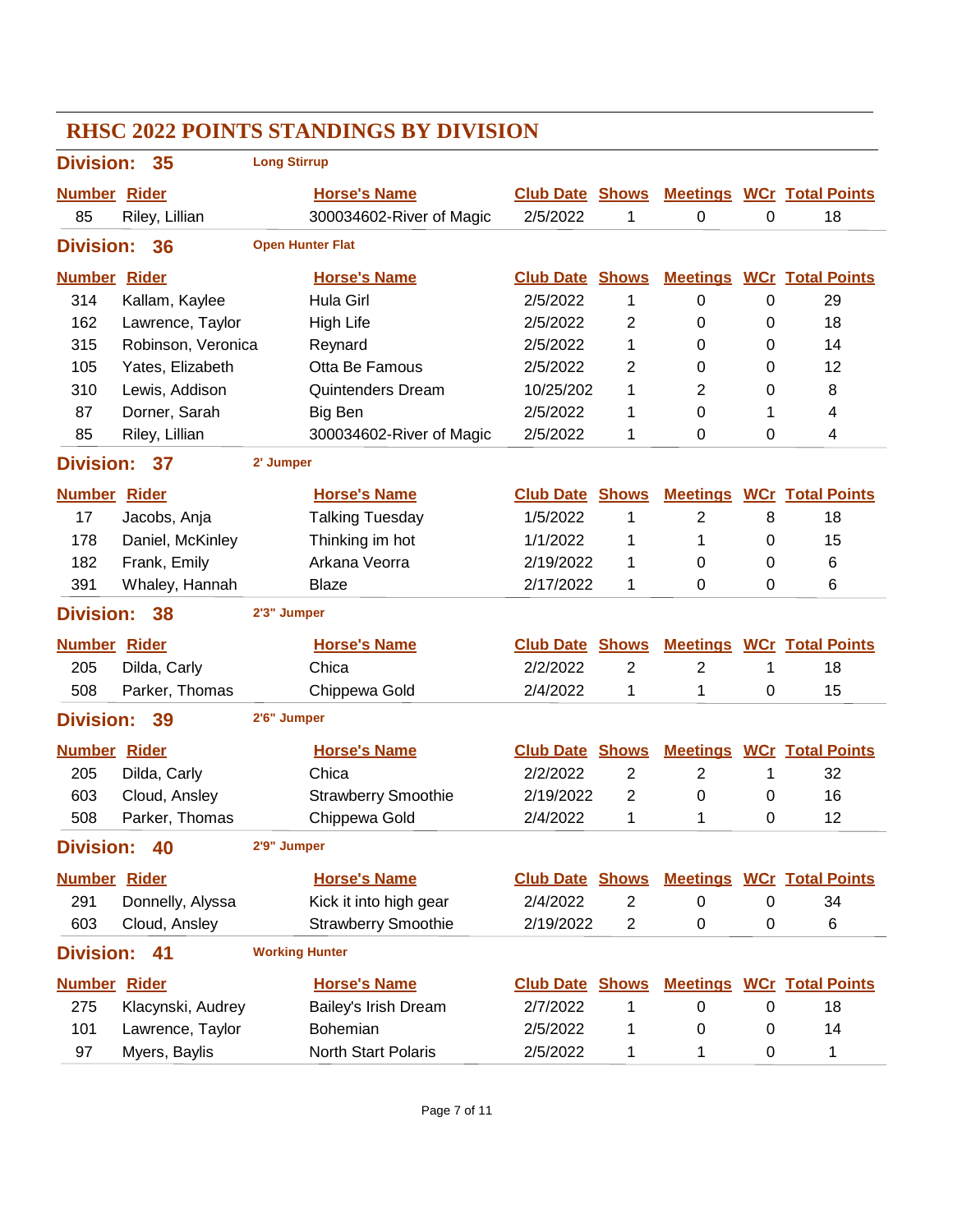| <b>Division:</b>    | 51                | Youth Weaving, 12 & Under/Exceptional Unassisted |                        |                |                  |                |                                  |
|---------------------|-------------------|--------------------------------------------------|------------------------|----------------|------------------|----------------|----------------------------------|
| <b>Number</b>       | <b>Rider</b>      | <b>Horse's Name</b>                              | <b>Club Date Shows</b> |                | <b>Meetings</b>  |                | <b>WCr</b> Total Points          |
| 602                 | Voit, Austin      | <b>Ruby Slippers</b>                             | 2/5/2022               | 2              | 0                | 0              | 34                               |
| 601                 | Rose, Jaxon       | Scooby Doo                                       | 2/5/2022               | $\overline{2}$ | 2                | 0              | 28                               |
| 118                 | Ayers, Sterling   | Katy                                             | 2/16/2022              | 1              | 1                | 0              | 14                               |
| 511                 | Waters, Raelyn    | Dallas                                           | 2/5/2022               | 2              | 0                | 0              | 13                               |
| 185                 | Cagle, Maddison   | Maizy                                            | 2/5/2022               | 1              | 0                | 0              | 10                               |
| <b>Division:</b>    | 53                | <b>Open Weaving</b>                              |                        |                |                  |                |                                  |
| <b>Number Rider</b> |                   | <b>Horse's Name</b>                              | <b>Club Date Shows</b> |                |                  |                | <b>Meetings WCr Total Points</b> |
| 600                 | Sloan, Patty      | <b>Fudgesicle Fantasia</b>                       | 2/4/2022               | $\overline{2}$ | 1                | 0              | 30                               |
| <b>Division:</b>    | 55                | Youth Barrels, 12 & Under/Exceptional Unassisted |                        |                |                  |                |                                  |
| <b>Number</b>       | <b>Rider</b>      | <b>Horse's Name</b>                              | <b>Club Date Shows</b> |                |                  |                | <b>Meetings WCr Total Points</b> |
| 602                 | Voit, Austin      | <b>Ruby Slippers</b>                             | 2/5/2022               | $\overline{2}$ | $\boldsymbol{0}$ | 0              | 24                               |
| 601                 | Rose, Jaxon       | Scooby Doo                                       | 2/5/2022               | $\overline{c}$ | 2                | 0              | 22                               |
| 511                 | Waters, Raelyn    | Dallas                                           | 2/5/2022               | 2              | 0                | 0              | 21                               |
| 118                 | Ayers, Sterling   | Katy                                             | 2/16/2022              | 1              | 1                | 0              | 18                               |
| 156                 | Thomas, Dustin    | Jasmin                                           | 2/4/2022               | $\overline{2}$ | 1                | 0              | 12                               |
| 158                 | Caldwell, Olivia  | Milkdud                                          | 2/4/2022               | 1              | 0                | 0              | 11                               |
| 185                 | Cagle, Maddison   | Maizy                                            | 2/5/2022               | 1              | 0                | 0              | 9                                |
| <b>Division:</b>    | 56                | Teen Barrels, 14-18                              |                        |                |                  |                |                                  |
| <b>Number Rider</b> |                   | <b>Horse's Name</b>                              | <b>Club Date Shows</b> |                | <b>Meetings</b>  |                | <b>WCr</b> Total Points          |
| 161                 | Ball, Emma        | Jasmin                                           | 2/5/2022               | 1              | 0                | 0              | 36                               |
| 11                  | Feinberg, Stella  | <b>Ladies Love Charmers</b>                      | 2/4/2022               | 1              | 0                | 0              | 5                                |
| <b>Division:</b>    | 57                | <b>Open Barrels</b>                              |                        |                |                  |                |                                  |
| <b>Number Rider</b> |                   | <b>Horse's Name</b>                              | <b>Club Date Shows</b> |                |                  |                | <b>Meetings WCr Total Points</b> |
| 600                 | Sloan, Patty      | <b>Fudgesicle Fantasia</b>                       | 2/4/2022               | 2              | 1                | 0              | 35                               |
| 159                 | Howard, Addison   | Milkdud                                          | 1/26/2022              | 2              | 1                | $\overline{2}$ | 19                               |
| 11                  | Feinberg, Stella  | Ladies Love Charmers                             | 2/4/2022               | 1              | 0                | 0              | 10                               |
| 155                 | Laszlo, Timothy   | Zipp                                             | 2/4/2022               | 2              | 1                | 0              | 8                                |
| <b>Division:</b>    | 901               | <b>Green Hunter</b>                              |                        |                |                  |                |                                  |
| <b>Number Rider</b> |                   | <b>Horse's Name</b>                              | <b>Club Date Shows</b> |                |                  |                | <b>Meetings WCr Total Points</b> |
| 300                 | Houston, Hannah   | PR The Pretty One                                | 2/4/2022               | $\overline{c}$ | 1                | $\overline{2}$ | 22                               |
| 955                 | Parsons, Caroline | Suddenly Rock N                                  | 2/4/2022               | $\overline{c}$ | 1                | 3              | 12                               |
| 490                 | Paige, Hailey     | <b>Real Tuff investment</b>                      | 2/4/2022               | 1              | 0                | 0              | 10                               |
| 370                 | Horner, Claire    | Real Tuff Investment                             | 2/4/2022               | 1              |                  | 4              | 8                                |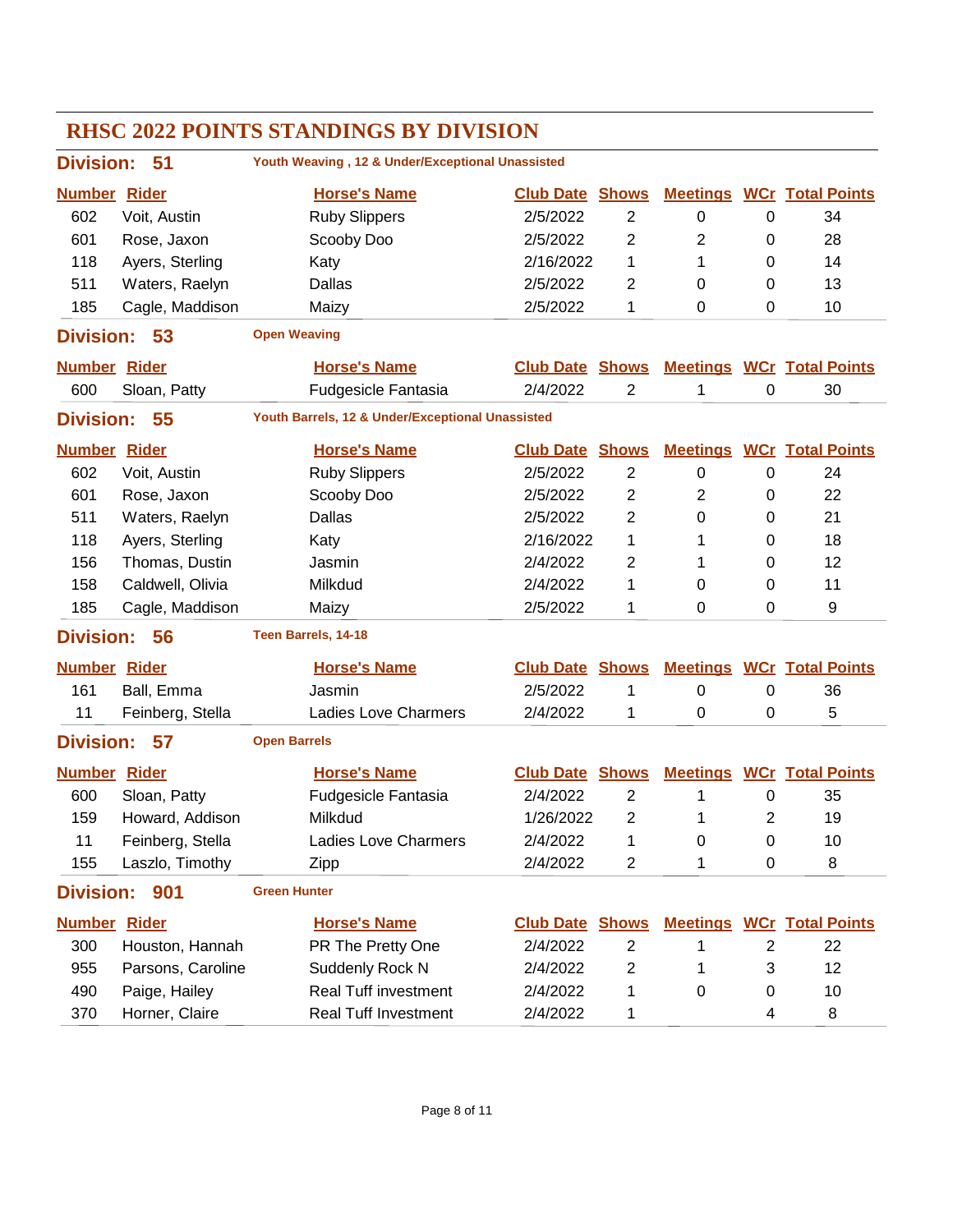#### **RHSC 2022 POINTS STANDINGS BY DIVISION Division: 902 Number Rider Horse's Name Club Date Total Points Shows Meetings WCr Novice Hunter 13 & Under** 800 Lipp, Alexis Miss Scarlett 2/4/2022 2 4 18 150 VanHorn, Olivia Dutches Darling 2/1/2022 1 12 260 Curtis, Katelyn Hes A Shy Dancer 2/4/2022 1 2 11 70 DeBoard, Charlotte Moonlight N Lace  $2/4/2022$  2 1 4 8 520 Vladimirovskiv, Nicole Hes a shy dancer and 2/4/2022 1 0 0 8 777 Vladimirovskiy, Nicole Final Deed 2/4/2022 1 2014 **Division: 903 Number Rider Horse's Name Club Date Total Points Shows Meetings WCr Open Hunter Hack** 20 Bail, Willow Hes A Shy Dancer 2/4/2022 2 1 0 19 120 Melo, Melina Shez Skip N Good 2/4/2022 2 4 17 100 Joninas, Ava **Moonlight N Lace** 2/4/2022 2 12 350 Mead, Dasha Zippity Do Da 2/4/2022 2 2 9 333 Gilbert, Amelia Miss Scarlett 2/4/2022 2 2 2 5 220 Sauro, Serafina Dutches Darling 2/1/2022 1 5 250 Paige, Hailey Final Deed 2/4/2022 1 6 4 755 Appenfelder, Kayley My Zippos Dreamer 2/4/2022 2 1 3 888 Reutter, Lily **Worth A Million** 2/4/2022 2 1 2 2 555 Ward, Amie Dutches Boston Mate 2/4/2022 2 12 1 **Division: 905 Number Rider Horse's Name Club Date Total Points Shows Meetings WCr Mare Halter** 133 O'Brien, AnnaCate No Lookin Back 2/5/2022 1 1 0 6 16 Johns, River Tamis morning Grace 1/7/2022 1 1 8 5 **Division: 906 Number Rider Horse's Name Club Date Total Points Shows Meetings WCr Gelding Halter** 481 Harrison, Madeline Hustling for Blackjack 2/5/2022 2 1 3 10 445 Alls, Darlene A Good Pulse 1/23/2022 1 0 0 6 545 Almond, Pamela KM Mr Smooth Bo  $2/4/2022$  1 2 0 6 **Division: 907 Number Rider Horse's Name Club Date Total Points Shows Meetings WCr Color Halter** 481 Harrison, Madeline Hustling for Blackjack 2/5/2022 2 1 3 12 **Division: 908 Number Rider Horse's Name Club Date Total Points Shows Meetings WCr Lead Line** 208 Colbaugh, Gabby Gigi 2/5/2022 1 0 0 6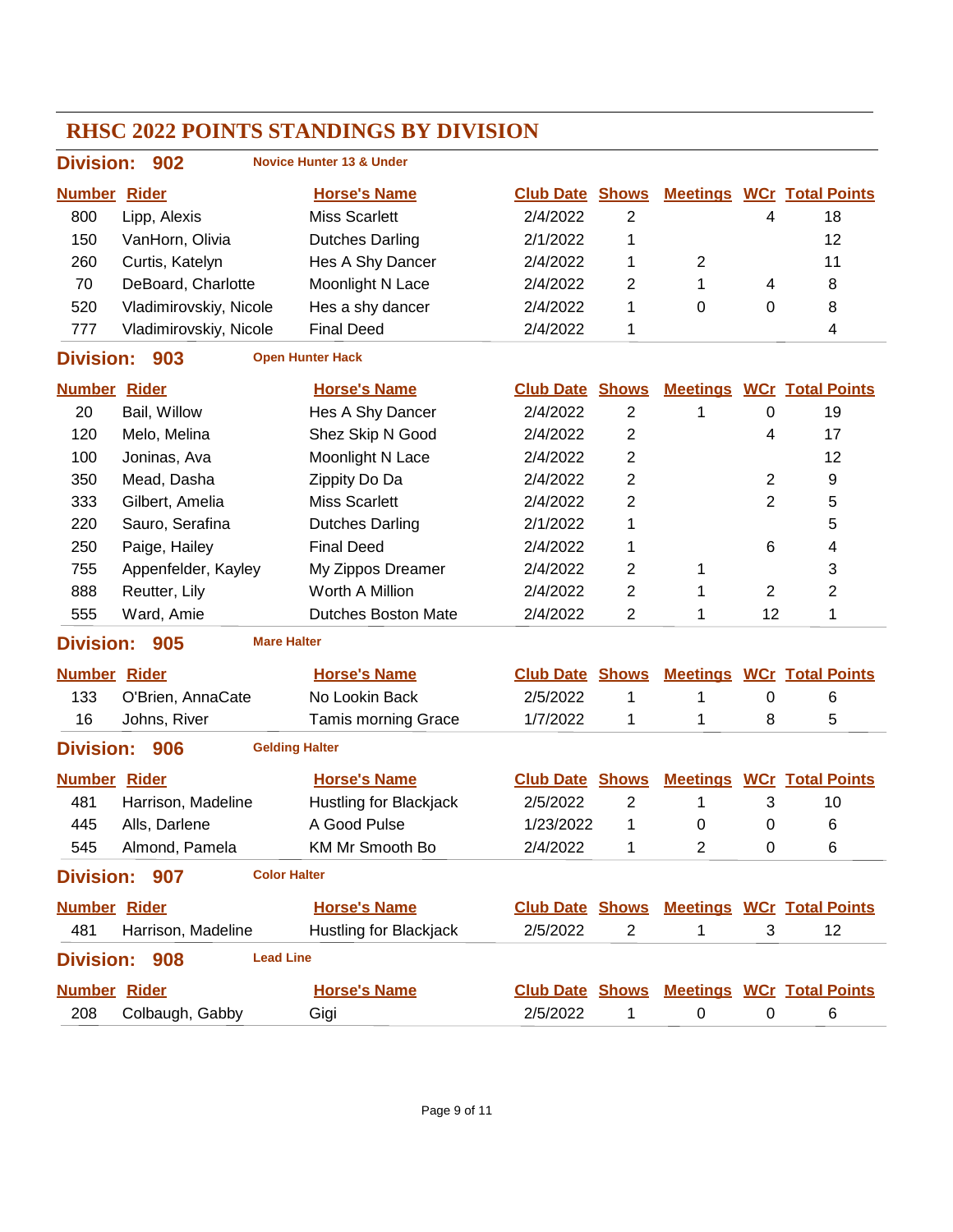#### **RHSC 2022 POINTS STANDINGS BY DIVISION Division: 909 Number Rider Horse's Name Club Date Total Points Shows Meetings WCr Green Horse Western** 300 Houston, Hannah PR The Pretty One 2/4/2022 2 1 2 21 955 Parsons, Caroline Suddenly Rock N 2/4/2022 2 1 3 21 370 Horner, Claire **Real Tuff Investment** 2/4/2022 1 4 9 460 Melo, Melina **Real Tuff investment** 2/4/2022 1 0 0 9 143 Duffy, Janet Maverick 2/4/2022 1 1 0 2 **Division: 910 Number Rider Horse's Name Club Date Total Points Shows Meetings WCr Novice Western 13 & Under** 155 Laszlo, Timothy Zipp 2/4/2022 2 1 0 12 133 O'Brien, AnnaCate No Lookin Back 2/5/2022 1 1 0 12 **Division: 912 Number Rider Horse's Name Club Date Total Points Shows Meetings WCr Senior Horse Western Pleasure** 445 Alls, Darlene A Good Pulse 1/23/2022 1 0 0 6 **Division: 913 Number Rider Horse's Name Club Date Total Points Shows Meetings WCr Western Riding** 300 Houston, Hannah PR The Pretty One 2/4/2022 2 1 2 10 955 Parsons, Caroline Suddenly Rock N 2/4/2022 2 1 3 10 120 Melo, Melina Shez Skip N Good 2/4/2022 2 4 8 480 Schweitzer, Braylin Ms Scarletts Dutchman 2/4/2022 2 1 4 50 Kula, Jordan Zippity Do Da 2/1/2022 1 1 8 3 **Division: 914 Number Rider Horse's Name Club Date Total Points Shows Meetings WCr Open Non-Stock Horse English** 241 Boggs, Molly Joe Masquerade 2/4/2022 1 1 0 3 **Division: 915 Number Rider Horse's Name Club Date Total Points Shows Meetings WCr Open Non-Stock Horse Halter** 133 O'Brien, AnnaCate No Lookin Back 2/5/2022 1 1 0 6 16 Johns, River Tamis morning Grace 1/7/2022 1 1 8 5 **Division: 916 Number Rider Horse's Name Club Date Total Points Shows Meetings WCr Open Non-Stock Horse Western** 652 Brecht, Lynn Zipp 2/4/2022 2 1 0 17 156 Thomas, Dustin Jasmin 2/4/2022 2 1 0 11